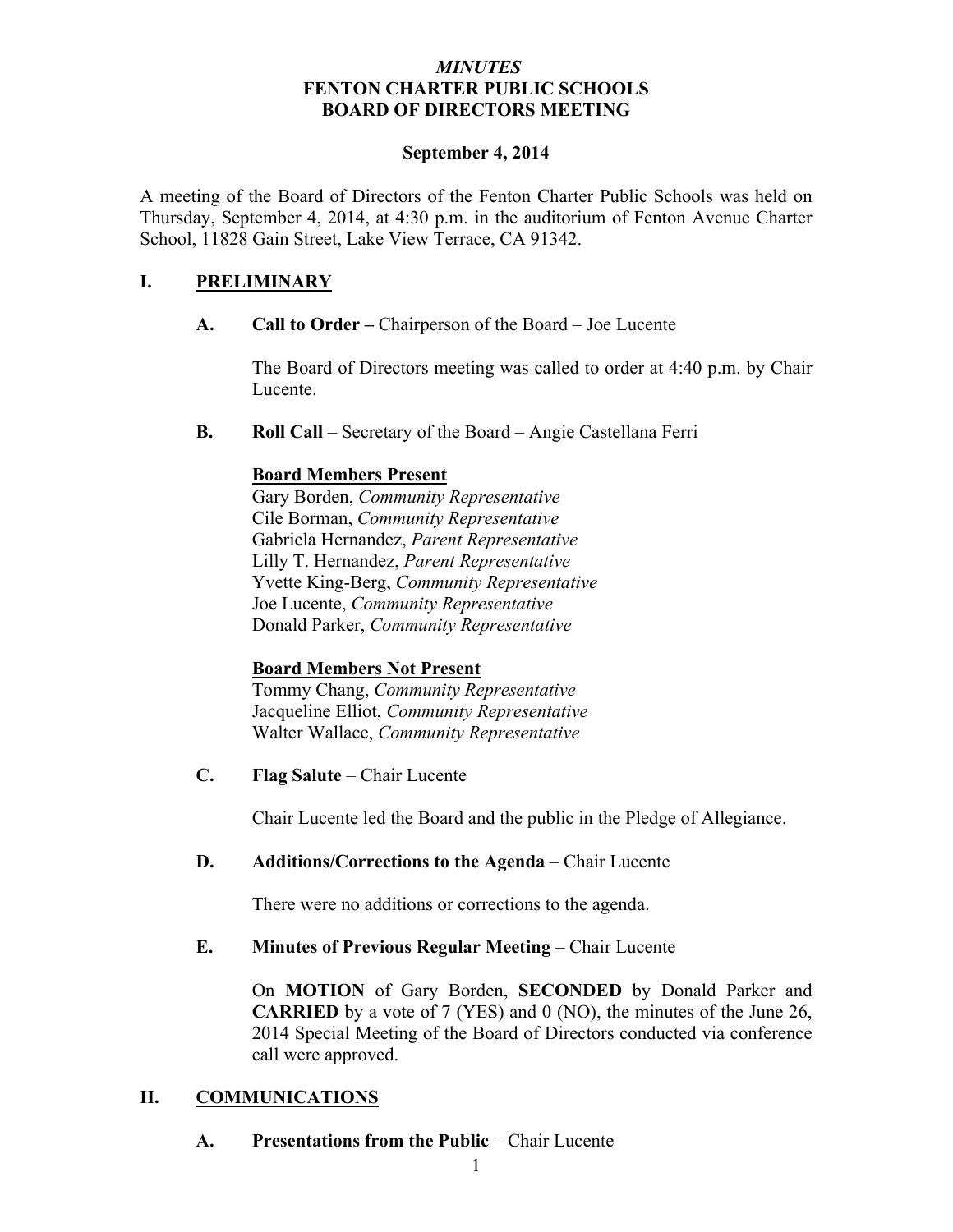There were no presentations from the public.

### **B. Committee/Council Reports**

Minutes of all meetings held by any committee and/or council were sent to the Board Members prior to this meeting.

There were no further reports by committees/councils.

## **C. Treasurer/CFO's Report**

Kristin Dietz, CEO and President of CharterWorks and Treasurer and CFO of the FCPS, presented the 2013-2014 year end financial statements including cash flow positions for the three schools, profit and loss statements, revenue, expenditures and a year-to-date projection for the Fenton Charter Public Schools for the remainder of the school year.

## **D. Directors' Reports**

Fenton Avenue Charter School – Stacy Carroll Hutter, Director, reported.

Fenton Primary Center – Richard Parra, Director, reported.

Santa Monica Boulevard Community Charter School – Dr. David Riddick, Director, reported.

### **E. Executive Director's Report**

Fenton Charter Public Schools – Irene Sumida, Executive Director, reported.

## **III. CONSENT AGENDA ITEMS**

- **A. Recommendation to approve the Board Resolution regarding council and committee responsibilities and membership**
- **B. Recommendation to approve final staff rosters for Fenton Avenue Charter School, Fenton Primary Center and Santa Monica Boulevard Community Charter School**

On **MOTION** of Yvette King-Berg, **SECONDED** by Donald Parker and **CARRIED** by a vote of 7 (YES) and 0 (NO), the consent calendar was approved.

# **IV. ITEMS SCHEDULED FOR ACTION**

**A. Recommendation to approve the slate of officers for the Fenton Charter Public Schools for the 2014-2015 school year**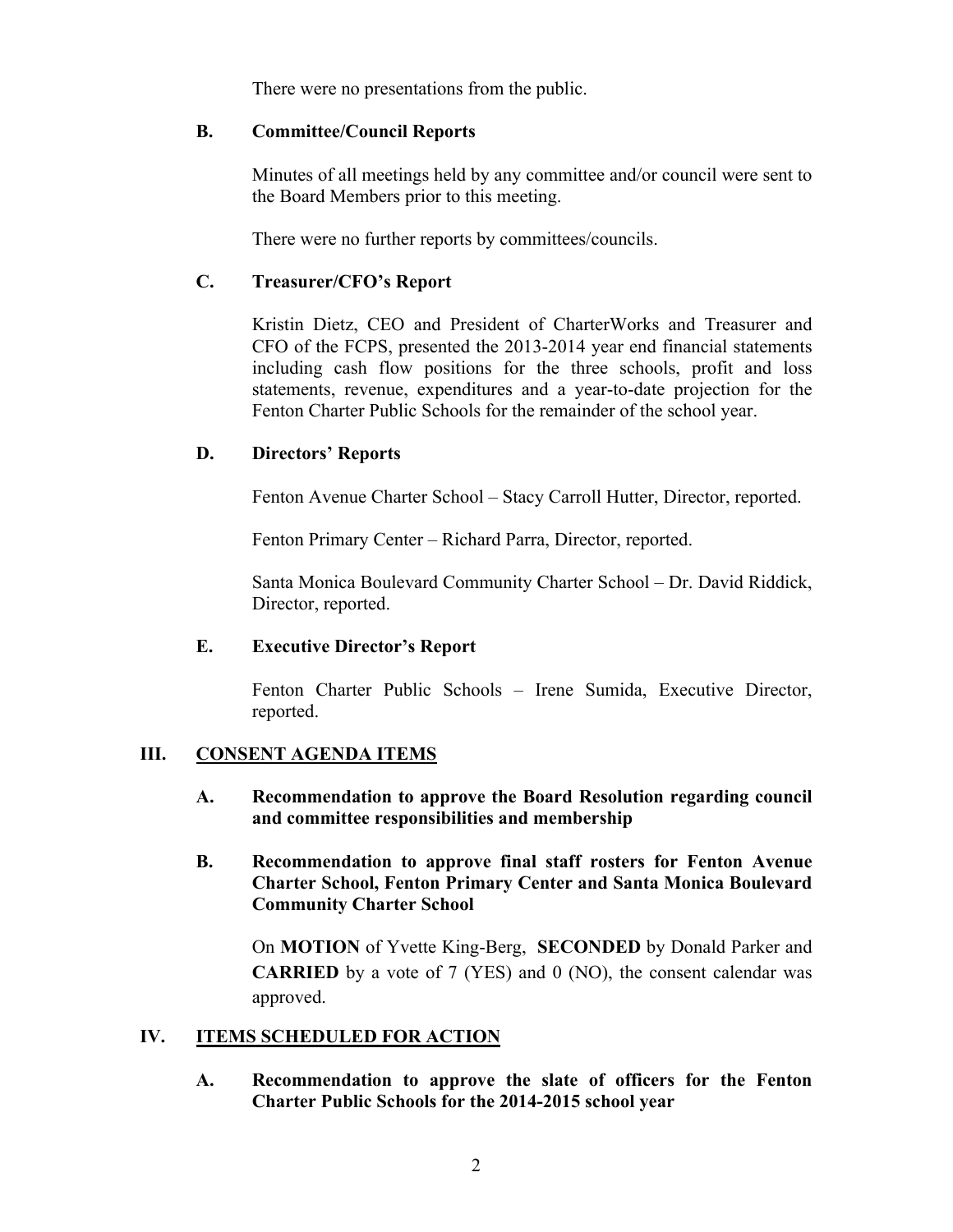On **MOTION** of Gabriela Hernandez, **SECONDED** by Lilly T. Hernandez and **CARRIED** by a vote of 7 (YES) and 0 (NO), the recommendation to approve the slate of officers for the Fenton Charter Public Schools for the 2014-2015 school year was approved.

#### **B. Recommendation to receive resignation of Katherine Alvarez as a member of the Board of Directors of Fenton Charter Public Schools**

On **MOTION** of Gary Borden, **SECONDED** by Yvette King-Berg and **CARRIED** by a vote of 7 (YES) and 0 (NO), the recommendation to receive the resignation of Katherine Alvarez as a member of the Board of Directors of the Fenton Charter Public Schools was approved.

## **C. Recommendation to receive Unaudited Actual Reports for Fenton Avenue Charter School, Fenton Primary Center and Santa Monica Boulevard Community Charter School**

On **MOTION** of Yvette King-Berg, **SECONDED** by Lilly T. Hernandez and **CARRIED** by a vote of 7 (YES) and 0 (NO), the recommendation to receive the Unaudited Actual Reports for Fenton Avenue Charter School, Fenton Primary Center and Santa Monica Boulevard Community Charter School was approved.

## **D. Recommendation to receive GASB 45 Valuation Report for Post Retirement Benefits Other than Pensions for the Fenton Charter Public Schools**

On **MOTION** of Donald Parker, **SECONDED** by Lilly T. Hernandez and **CARRIED** by a vote of 7 (YES) and 0 (NO), the recommendation to receive the GASB 45 Valuation Report for Post Retirement Benefits Other than Pensions for the Fenton Charter Public Schools was approved.

## **E. Recommendation to approve "earned salary increase" methodology for classroom teachers and to begin implementation in September 2014**

On **MOTION** of Gabriela Hernandez, **SECONDED** by Gary Borden and **CARRIED** by a vote of 7 (YES) and 0 (NO), the recommendation to approve "earned salary increase" methodology for classroom teachers and to begin implementation in September 2014 was approved.

# **F. Recommendation to adopt Children's Internet Protection Act (CIPA) policy**

On **MOTION** of Donald Parker, **SECONDED** by Yvette King-Berg and **CARRIED** by a vote of 7 (YES) and 0 (NO), the recommendation to adopt Children's Internet Protection Act (CIPA) policy was approved.

### **G. Recommendation to approve slate of directors for the FCPS Foundation Board of Directors for 2014-2015**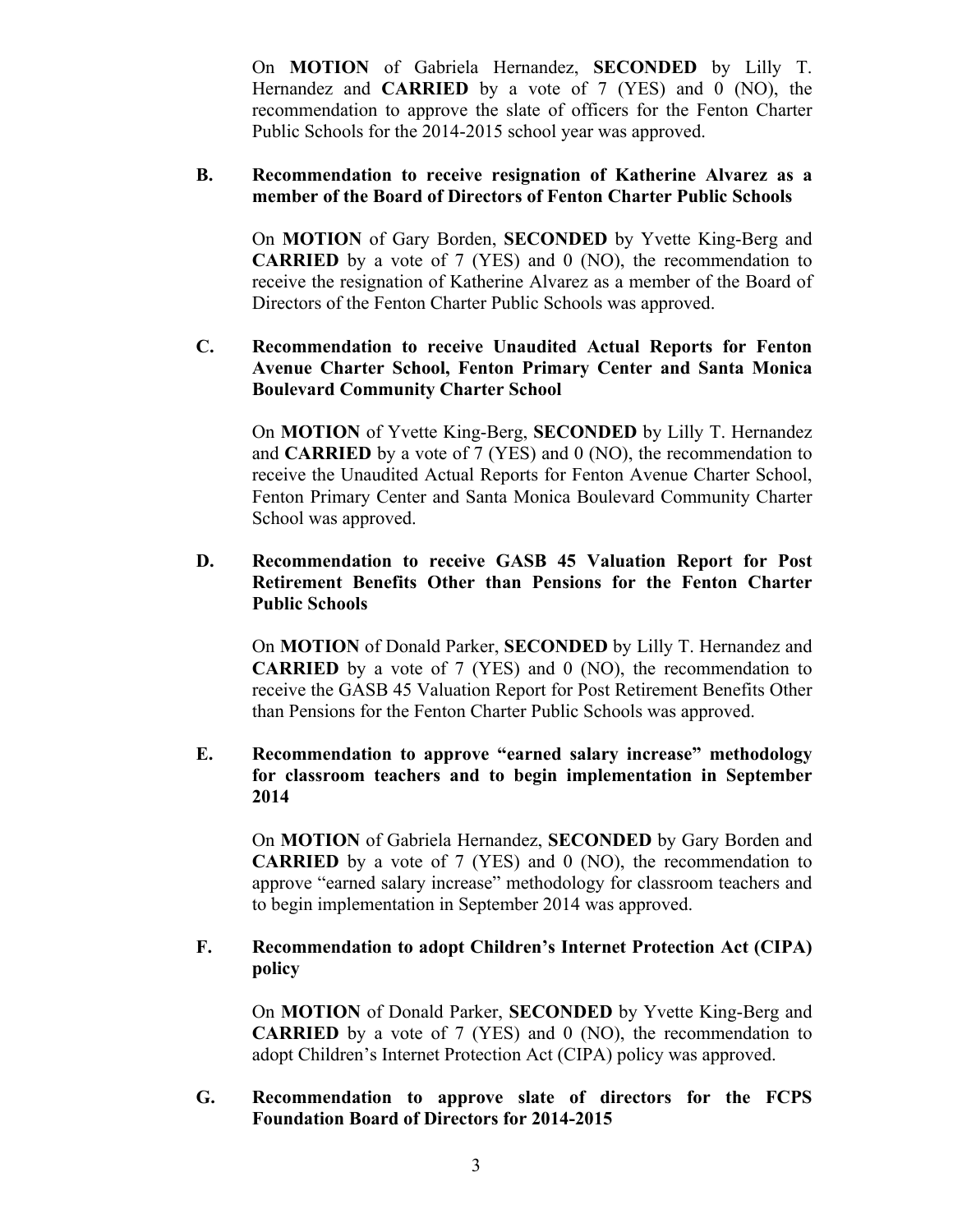On **MOTION** of Donald Parker, **SECONDED** by Gabriela Hernandez and **CARRIED** by a vote of 7 (YES) and 0 (NO), the recommendation to approve slate of directors for the FCPS Foundation Board of Directors for 2014-2015 was approved.

## **V. ITEMS SCHEDULED FOR INFORMATION**

- **A. Receipt of Notice of Assignment from CharterWorks**
- **B. Removal of Department of Housing (DOH) buildings from Fenton Avenue Charter School and Santa Monica Boulevard Community Charter School**
- **C. LAUSD Charter Schools Division oversight process**

*These were information items and no action was taken.*

## **VI. CLOSED SESSION**

Chair Lucente made the following announcement:

"The Board of Directors will now be moving into closed session to discuss matters described in Section VI. Matters to be discussed are those permitted by Government Code Sections 54956.8, 54956.9, 54956.95, 54957, and 54957.6 – personnel, litigation and/or real property."

The Board of Directors convened to closed session at 5:45 p.m.

The Board of Directors reconvened to open session at 6:15 p.m.

Chair Lucente announced that the Board had been updated on the sale of Temple Street property.

Chair Lucente announced that the Board had taken the following actions in closed session:

### **A. Personnel (Government Code 54957)**

On **MOTION** of Yvette King-Berg, **SECONDED** by Lilly T. Hernandez, and **CARRIED** by a vote of 7 (YES) and 0 (NO), the Board of Directors approved the promotion of Jennifer Miller to the position of Assistant Director of Santa Monica Boulevard Community Charter School with the corresponding adjustments to her job description and salary.

### **B. Real Property (Government Code 54956.8)**

On **MOTION** of Yvette King-Berg, **SECONDED** by Donald Parker, and **CARRIED** by a vote of 7 (YES) and 0 (NO), the Board of Directors authorized the Board Chair and Executive Director to sign a long-term lease for the property at 8926 Sunland Boulevard, Sun Valley, CA, for the purpose of locating the FASEL and STEM charter schools at the site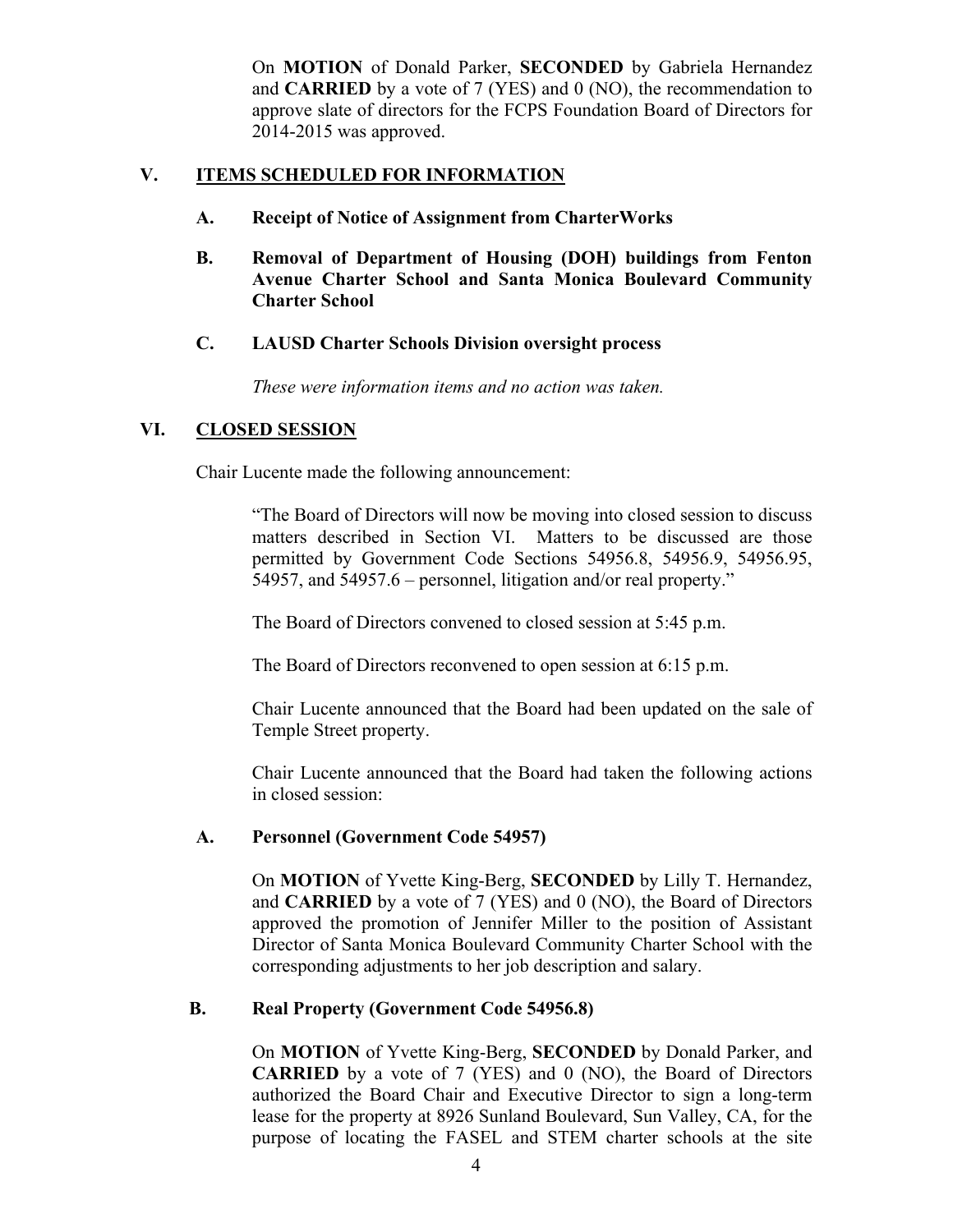beginning in August 2015, if acceptable terms for the lease are achieved and affordable financing is acquired.

# **C. Personnel (Government Code 54957)**

On **MOTION** of Yvette King-Berg, **SECONDED** by Gary Borden, and **CARRIED** by a vote of 7 (YES) and 0 (NO), the Board of Directors approved the following:

- The promotion of Mrs. Lee Melo to the position of Administrative Coordinator at Santa Monica Boulevard Community Charter School, effective immediately.
- The promotion of Mrs. Jennifer Miller to the position of Assistant Director at Santa Monica Boulevard Community Charter School, effective immediately (Item VI.A.).
- The selection of Mrs. Jennifer Miller as the Director of the Fenton STEM Academy: Elementary Center for Science, Technology, Engineering and Mathematics. Mrs. Miller will assume the new position as appropriate between December 2014 and February 2015.
- The selection of Mrs. Lee Melo to the position of Director of the Fenton Academy for Social and Emotional Learning. Mrs. Melo will assume the new position as appropriate between December 2014 and February 2015.
- The move of Toni Frear to the position of "shared" school counselor for the two schools. Mrs. Frear will transfer to the new schools on July 1, 2015.
- The selection of three Lead Teachers at each school (K,  $1<sup>st</sup>$  and  $2<sup>nd</sup>$ for FASEL and  $3<sup>rd</sup>$ ,  $4<sup>th</sup>$  and  $5<sup>th</sup>$  for STEM) to assist in the opening and with the ongoing operation of the schools. All FCPS regular status teachers who are nominated by FCPS staff, and submit a completed application by September 5, 2014 are eligible for the positions with the final selection of Lead Teachers to be determined by a committee consisting of the Directors of all FCPS schools; Toni Frear, the shared school counselor of the new schools, and the Executive Director. The selection will be made on September 8, 2014 and announced on September 9 by the new Directors, Lee Melo and Jennifer Miller. The selected Lead Teachers will transfer to the new schools on July 1, 2015.

# **VII. ANNOUNCEMENTS**

There were no announcements.

### **VIII. ADJOURNMENT**

The meeting was adjourned at 6:21 p.m.

The next regular meeting of the Board of Directors of the Fenton Charter Public Schools will be held on October 2, 2014 at 4:30 p.m. in the multipurpose room of the Fenton Primary Center.